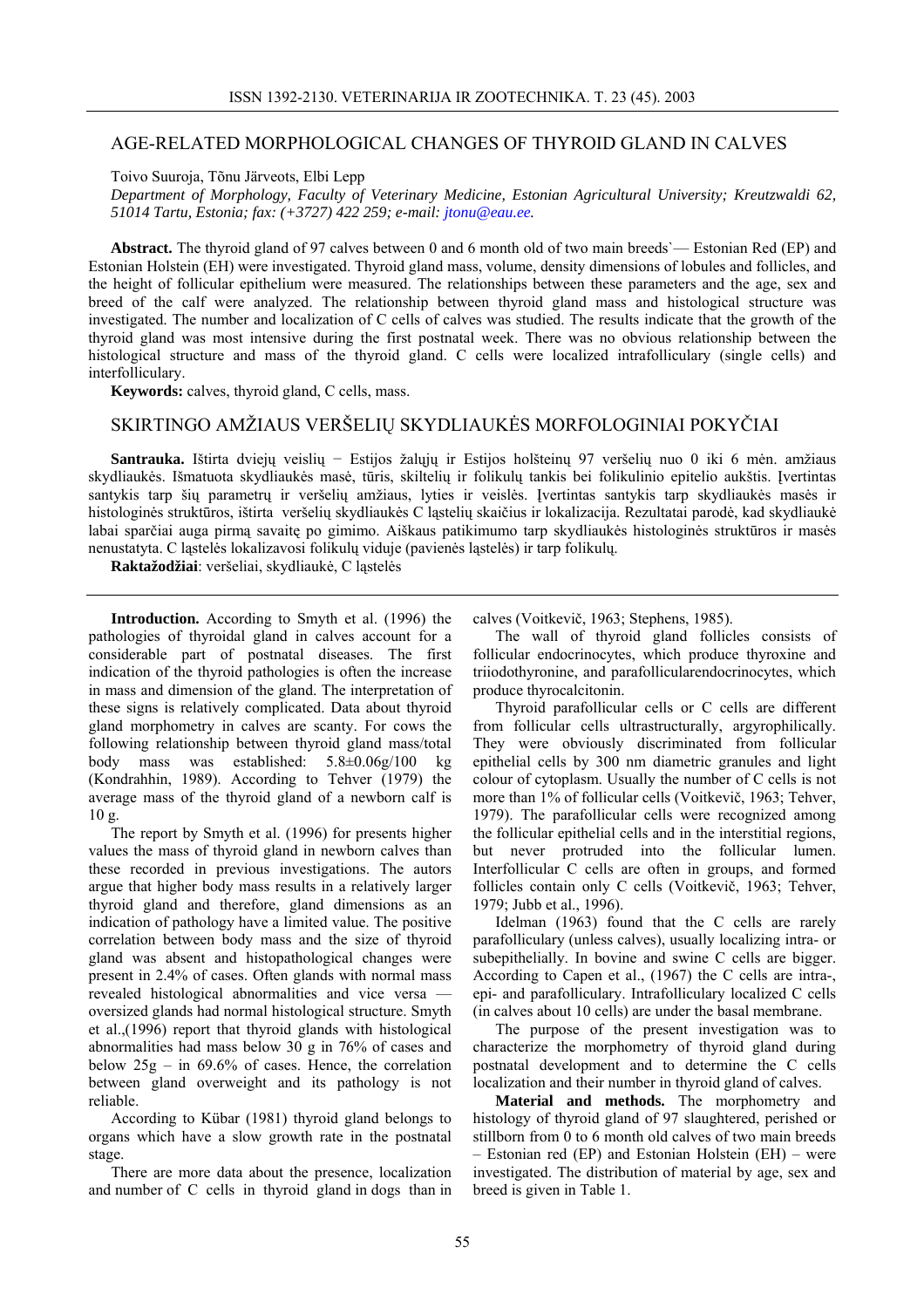|                            | <b>Sex</b> |      | <b>Breed</b> |     | Total |
|----------------------------|------------|------|--------------|-----|-------|
| Age $S$<br>(months) Female |            | Male | $EP*$        | EH* |       |
|                            |            |      |              |     | 16    |
|                            |            | 10   | 10           |     | 19    |
|                            |            | 12   |              |     | 20    |
|                            |            | 10   |              |     |       |
|                            |            |      |              |     |       |
|                            |            | 14   |              |     | 14    |
|                            |            |      |              |     | g,    |

Table 1. **The distribution of material by age, sex and breed**

\* EP – Estonian red breed; EH – Estonian Holstein breed

For morphometry and histological study the thyroid gland was removed and cleaned from adherent tissue remnants, weighed and measured. The dimensions were measured separately for left and right lobes. Gland volume was determined by replaced amount of water in a graduated cylinder.

Specimens for light microscopy (LM) were taken from the center and edge of both lobes. The material for LM was fixed in buffered neutral formaldehyde solution (10%), and postfixed in Rossman fixative. Specimens were dehydrated in ethanol, embedded in paraffin and sections of 5 to 6 µm thickness were deparaffinized in xylene, stained with haematoxyline eosin and periodicacid schiff technique (PAS). An "Olympus" light microscope was used for viewing and photography. Morphological measurements were taken with scale and grid reticles.

**Results.** Data in Table 2 indicate that the mean mass and volume of thyroid gland were increasing depending on the age. The mean mass of thyroid gland of 0-1 month old calves was 10.3 g (from 9.3 g to 11.5 g); 1-2 month old – 11.1 g (from 9.9 g to 12.7 g); 2-3 month old – 11.5 g (from 10.8 g to 12.3 g); 3-4 month old – 11.6 g (from 11.2 g to 12.3 g); 4-5 month old – 12.0 g (from 11.5 g to 12.9 g); 5-6 month old – 12.8 g (from 12.5 g to 13.1 g). The mean volume of thyroid gland of 0-1 month old calves was  $10.1 \text{ cm}^3$ ;  $1-2 \text{ month old} - 10.9 \text{ cm}^3$ ;  $2-3 \text{ month old} -$ 11.2 cm<sup>3</sup>; 3-4 month old – 11.4 cm<sup>3</sup>; 4-5 month old – 11.6 g; 5-6 month old  $-12.2$  cm<sup>3</sup>. It was found that the first postnatal month is characterized by a slow increase in mass (from 9.3 g to 11.1 g) and volume (from 8.5 cm<sup>3</sup> to 10.9 cm<sup>3</sup>) of thyroid gland. The density of the gland was relatively stable. The right lobe dimensions were bigger than those of the left lobe. Mean height of epithelial cells were 5.8 to 8,3 µm. Highest epithelial cells were in 0-1 month old calves and lowest – in 5-6 month old calves. The C cells number is about 4.5 to 10. Parafollicular cells localized interfolliculary, some cells were intrafolliculary (between of follicularendocrinocytes, but not protruded into the follicular lumen) (Fig. 3, 6).

**Discussion and conclusions.** In his review Tehver (1971) stressed a greater variability of the weight of the thyroid gland in comparison with the weight of the other endocrine organs. The mass and volume of thyroid gland depend on animal breed, body weight, nutrition, physiological status, age, season of the year, geographical region, etc. In adult domestic animals the thyroid gland mass is quite variable. Changes in the mass and size of the gland are more pronounced in males (Križenecky, 1932). Sexual differences in the ratio of thyroid gland weight to total body weight in bovines are minimal. The mean gland weight for 67 bulls was 42.0 g, and for 171  $cows - 32.59$  g, and the ratio of thyroid gland weight – to total body weight 0.0692 and 0.0693, respectively (Krupski, 1921).

Slow increase in thyroid gland mass occurs in animals during the first 4 to 5 years (Tehver, 1971). Gland structure in older animals reveals typically larger follicles, denser colloid and a greater proportion of connective tissue (Davõdova, 1970).

Height growth of epithelial cells is the fastest in first postnatal week, whereas this parameter stabilizes later. Relative changes in follicle dimensions are lower than changes in gland mass.

In all histological specimens we found simultaneously active and inactive follicles and the lobules.

In a process of filling with colloids, small follicles merged forming macrofollicles (Fig. 1-5). In the process of gland activation, macrofollicles decreased and large macrofollicles decreased. The thyroid gland containing mainly macrofoll icles, was relatively inactive, whereas presence of a greater number of microfollicles results in a higher thyroid hormone production (Fig. 1).

In further investigations of the postnatal growth of the thyroid gland in two breeds of cows (EP and EH) more emphasis should be placed on interrelationships with the other endocrine organs. The anterior lobe of the pituitary gland and its β-basophilic cells, producing thyreotropic hormone, which regulate the development, structure and function of the thyroid gland, deserve special attention.

Conclusions:

1. The mean mass of the thyroid gland in newborn calves of the breed Estonian Holstein (EH) was more than in Estonian red (EP) (9.3 g and 8.5 g, respectively).

2. The growth of the thyroid gland was most intensive during the first postnatal week.

3. The thyroid gland mass growth mean value was 0.5 g per month.

4. There were no significant differences in mass, volume and lobes dimensions of the thyroid gland between the breeds and sexes.

5. There was no obvious relationship between the histological structure and mass of the thyroid gland.

6. C cells were localized intrafolliculary (single cells) and interfolliculary.

### References

1. Capen C.C., Young D.M. The ultrastructure of the parathyroid glands and thyroid parafollicular cells of cows with parturient paresis and hypocalcaemia. Laborat. Investigation. 17. 6. 717—737.

2. Davõdova Z.M., Monaenkov M.I. Strojenie izitovidnoi železõ u korov jaroslavskoi porodõ v svjazi s vozpastoi i produktivnostju. Dokl. TSHA. 1970. 164. 217—222.

3. Idelman S. Contribution a l'histologie des macrothyreocytes chez les grands mammiferes domestiques. Bull. Assoc. Anat. 1963. 116. 781—790.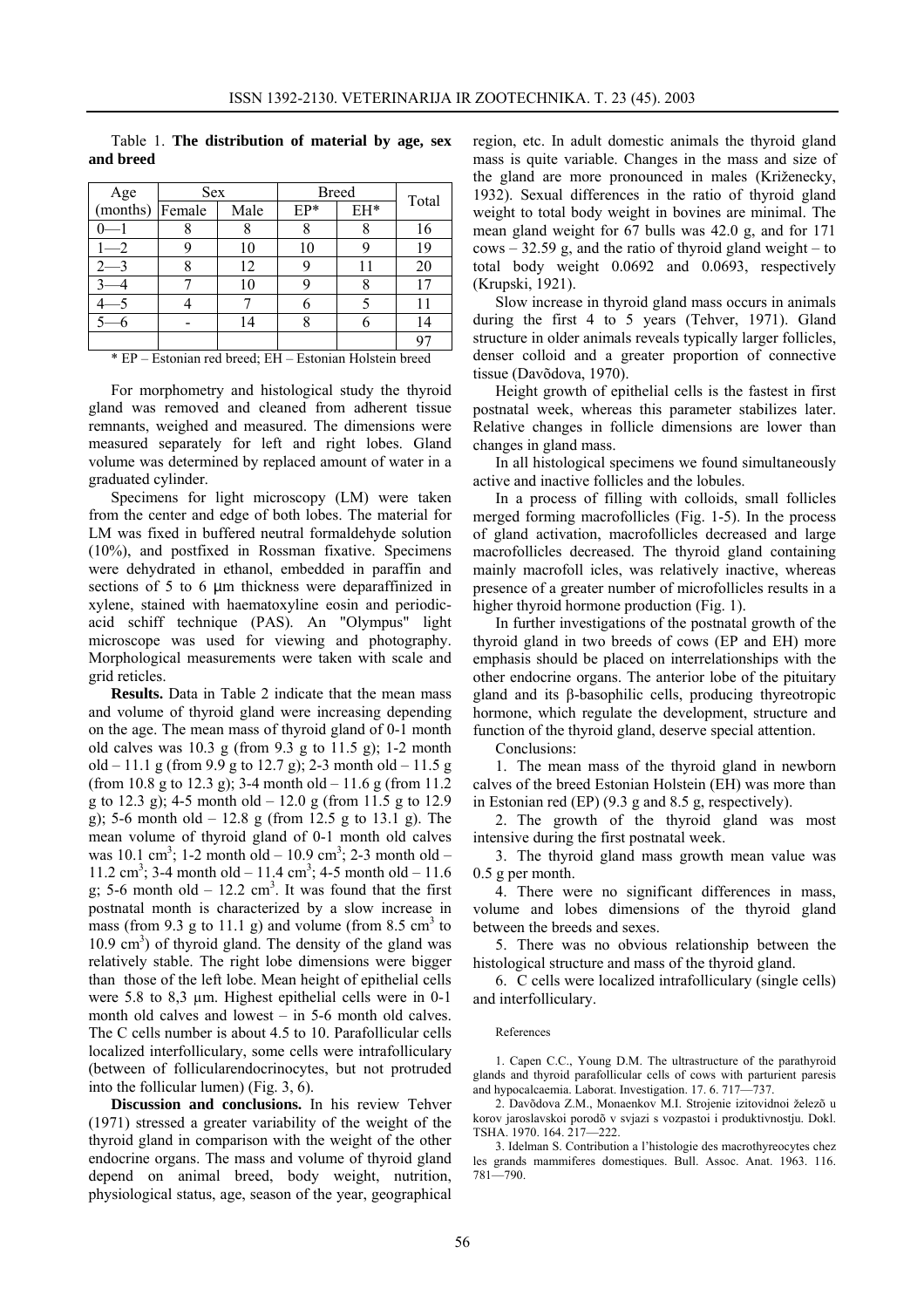#### Dimensions - LxBxH  $\begin{array}{c|c|c|c|c|c} \text{Number} & \text{Breed} & \text{Sex} & \text{weight} & \text{volume} & \text{density} & \text{Emensions} \end{array}$ Number Breed Sex Mean weight g Mean volume  $\text{cm}^3$ Mean density  $g/cm<sup>3</sup>$  Right lobe Left lobe Mean height of epithelial cell  $(\mu m)$ Number of C cells Calves 0—1 months 4 EH | F | 11.0 | 10.8 | 1.01 | 4.2x2.8x0.8 | 4.1x2.2x0.8 | 8.0 | 6 4 | EH | M | 10.4 | 10.4 | 1.00 | 3.7x2.7x0.7 | 4.1x2.6x0.7 | 8.3 | 5 Mean for EH 10.7 | 10.6 | 1.01 | 3.9x2.8x0.8 | 4.1x2.4x0.7 | 8.1 | 5.5 4 | EP | F | 10.0 | 9.8 | 1.00 | 3.7x2.7x0.8 | 4.3x2.6x0.8 | 8.4 | 8 4 | EP | M | 9.9 | 9.7 | 1.02 | 3.6x3.0x0.7 | 3.9x3.0x0.7 | 8.5 | 7 Mean for EP 10.0 9.75 1.01 3.6x2.8x0.8 4.1x2.8x0.8 8.4 7.5 Mean for female F 10.5 10.1 1.03 3.9x2.8x0.8 4.2x2.4x0.8 8.2 7<br>Mean for male M 10.1 10.0 1.01 3.6x2.8x0.7 4.0x2.8x0.7 8.4 6 Mean for male M 10.1 10.0 1.01 3.6x2.8x0.7 4.0x2.8x0.7 8.4 6 Mean for 0 - 1 months old 10.3 10.1 1.02 3.7x2.8x0.8 4.1x2.6x0.7 8.3 6.5 Calves  $1-2$  months<br>1.05  $3.8x2.9x1.2$ 4 EH F 10.1 9.6 1.05 3.8x2.9x1.2 3.9x2.8x1.1 8.1 8 5 EH M 12.4 12.3 1.01 3.7x2.8x1.2 4.3x2.7x1.3 7.9 3 Mean for EH 11.2 10.95 1.02 3.8x2.8x1.2 4.1x2.8x1.2 8.0 8.5<br>
BP F 11.2 10.9 1.02 4.0x2.7x1.1 4.1x2.9x0.9 7.8 10 5 EP F 11.2 10.9 1.02 4.0x2.7x1.1 4.1x2.9x0.9 7.8 10 5 | EP | M | 10.6 | 10.4 | 1.01 | 3.8x2.8x0.8 | 3.8x2.8x0.9 | 8.0 | 8 Mean for EP 10.9 10.7 1.01 3.9x2.8x0.9 3.9x2.9x0.9 7.9 9 Mean for female F 11.8 11.6 1.02 3.9x2.8x1.2 4.0x2.8x1.0 8.0 9 Mean for male M 10.4 10.3 1.01 3.8x2.8x1.0 4.0x2.8x1.1 8.0 8.5 Mean for 1 - 2 months old 11.1 10.9 1.02 3.9x2.8x1.1 4.0x2.8x1.1 8.0 8.8 Calves 2—3 months 5 EH | F | 11.0 | 10.8 | 1.02 | 3.7x2.6x0.9 | 3.8x2.9x0.9 | 7.4 | 10 6 EH M 12.0 11.9 1.01 3.8x2.9x0.9 3.9x3.0x0.9 7.6 9 Mean for EH 11.5 11.4 1.01 3.7x2.7x0.9 3.8x2.9x0.9 7.5 9.5 4 | EP | F | 11.2 | 11.1 | 1.01 | 3.8x2.5x0.9 | 3.9x3.0x0.9 | 7.3 | 10 4 | EP | M | 11.9 | 11.3 | 1.05 | 3.8x3.0x0.8 | 4.0x3.1x1.0 | 7.5 | 11 Mean for EP 11.5 11.2 1.03 3.8x2.7x0.8 3.9x3.0x0.9 7.4 10.5 Mean for female F 11.1 10.9 1.02 3.7x2.5x0.9 3.8x2.9x0.9 7.4 10 Mean for male M 11.9 11.6 1.03 3.8x2.9x0.8 3.9x3.0x0.9 7.6 10 Mean for 2—3 months old 11.5 11.2 1.03 3.7x2.7x0.8 3.8x2.9x0.9 7.5 10 Calves 3—4 months 3 | EH | F | 11.4 | 11.2 | 1.02 | 3.8x4.0x1.0 | 3.9x4.1x1.1 | 6.8 | 8 4 | EH | M | 11.6 | 11.4 | 1.02 | 4.0x4.1x1.0 | 4.1x4.2x1.0 | 7.2 | 7 Mean for EH 11.5 11.3 1.02 3.9x4.0x1.0 4.0x4.1x1.0 7.0 7.5 4 | EP | F | 11.8 | 11.6 | 1.02 | 4.0x3.5x0.9 | 4.1x3.7x0.7 | 7.0 | 10 6 | EP | M | 11.9 | 11.7 | 1.02 | 4.2x3.7x1.0 | 4.4x3.9x0.9 | 7.2 | 5 Mean for EP 11.8 11.7 1.01 4.1x3.5x0.9 4.2x3.8x0.8 7.1 7.5 Mean for female F 11.6 1.1.4 1.02 3.9x3.7x0.9 4.0x3.9x0.9 6.9 9 Mean for male M 11.7 11.5 1.02 4.0x3.8x1.0 4.1x3.9x0.9 7.2 6 Mean for 3 - 4 months old 11.6 11.4 1.02 3.9x3.7x0.9 4.0x3.9x0.9 7.1 7.5 Calves 4—5 months 2 | EH | F | 11.9 | 11.0 | 1.08 | 4.0x3.1x1.1 | 4.1x3.2x0.9 | 6.7 | 9 3 EH M 12.6 12.4 1.02 4.6x3.7x1.0 4.8x3.9x1.0 6.7 8 Mean for EH 12.2 11.7 1.04 4.3x3.4x1.0 4.4x3.5x0.9 6.7 8.5 2 | EP | F | 11.8 | 11.6 | 1.02 | 4.3x3.2x0.9 | 4.4x3.4x1.0 | 6.6 | 7 4 | EP | M | 12.1 | 11.7 | 1.03 | 4.2x3.1x0.8 | 4.5x3.6x0.9 | 6.8 | 6 Mean for EP 11.9 11.6 1.03 4.2x3.1x0.8 4.4x3.5x0.9 6.7 6.5 Mean for female F 11.8 11.3 1.04 4.1x3.1x1.0 4.2x3.3x0.9 6.7 5 Mean for male M 12.3 12.0 1.03 4.4x3.4x0.9 4.6x3.7x0.9 6.8 7 Mean for 4 - 5 months old 12.0 11.6 1.03 4.2x3.2x0.9 4.4x3.5x0.9 6.7 6 Calves 5—6 months  $0$  FH F 6 EH M 12.7 12.4 1.02 4.7x3.0x1.0 4.8x3.2x1.2 5.8 4 Mean for EH 12.7 12.4 1.02 4.7x3.0x1.0 4.8x3.2x1.2 5.8 4  $0 \t\t \text{EP} \t\t F$ 8 | EP | M | 12.9 | 12.0 | 1.08 | 4.6x3.1x0.9 | 4.9x3.7x1.0 | 5.7 | 5 Mean for EP 12.9 12.0 1.08 4.6x3.1x0.9 4.9x3.7x1.0 5.7 5 Mean for female F Mean for male M 12.8 12.2 1.05 4.7x3.1x1.0 4.9x3.5x1.1 5.8 4.5 Mean for 5 - 6 months old 12.8 12.2 1.05 4.6x3.0x0.9 4.8x3.4x1.1 5.8 4.5

# Table 2. **Thyroid gland morphometry**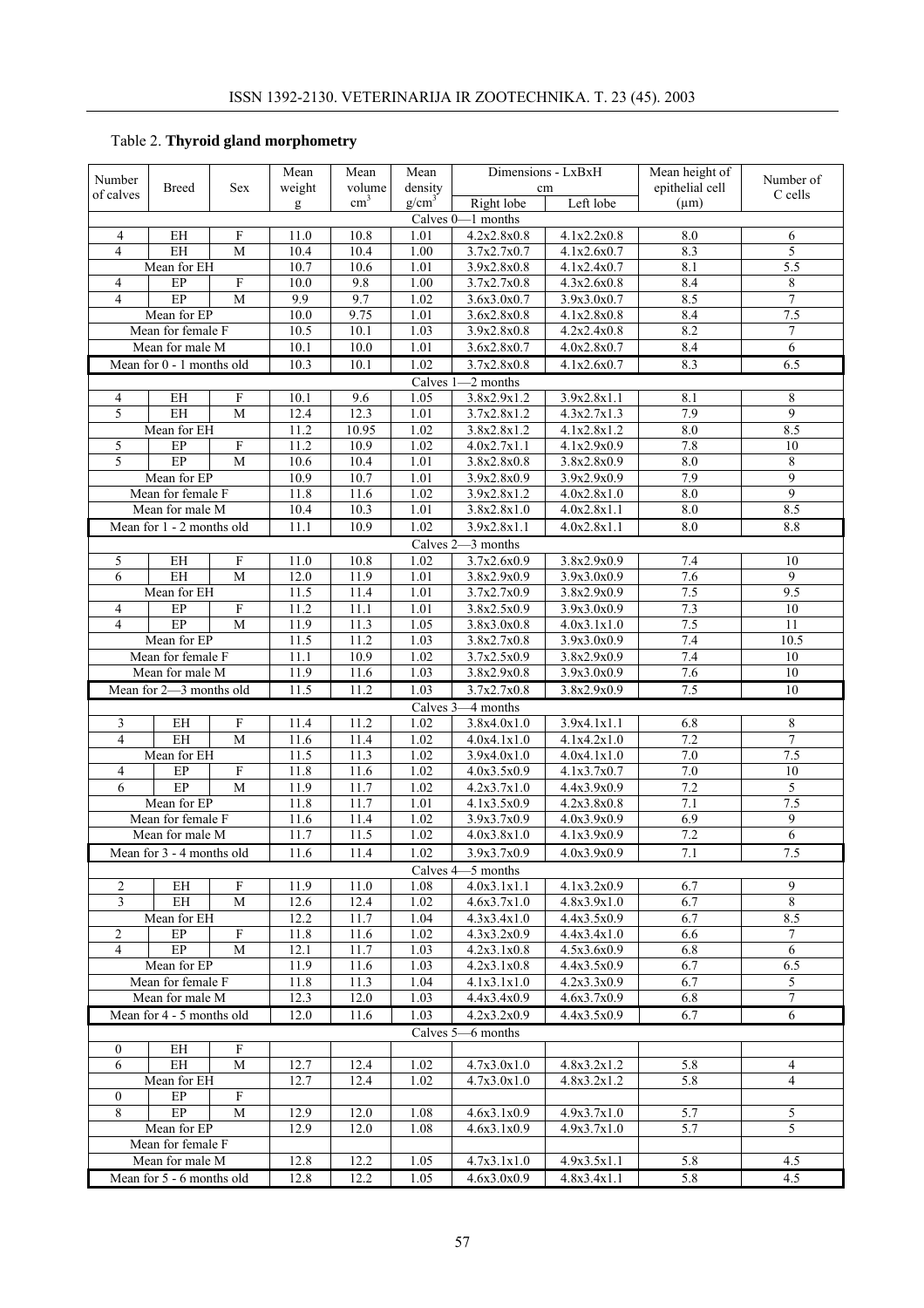

Figure 1. **Thyroid gland of bull calf 7 days old, breed – Estonian Red. Great number of microfollicles filled with colloid reveals functional activity. Haematoxyline-eosine. Magnification 200.** 

Figure 2. **Thyroid gland of female calf 14 days old, breed – Estonian Holstein. Active secretional phase. Haematoxylineeosine. Magnification 200.**

Figure 3. **Thyroid gland of female calf 27 days old, breed – Estonian Holstein. Different stages of the origin of macrofollicles. Arrow indicates C cells. Haematoxyline-eosine. Magnification 200.**

Figure 4. **Thyroid gland of female calf 1.5 months old, breed – Estonian Holstein. Microfollicles in excretiorial phase, in a center – a large follicle. Epitelial cells high, cylindrical. Haematoxyline-eosine. Magnification 200.**

Figure 5. **Thyroid gland of bull calf 2 months old, breed – Estonian Red. Inactive macrofollicle. Follicular epithelium thin, flat; follicle filled dense homogene colloid. Haematoxyline-eosine. Magnification 200.**

Figure 6. **Thyroid gland of bull calf 4 months old, breed – Estonian Red. Interfollicular C cells (arrow). PAS. Magnification 200.**